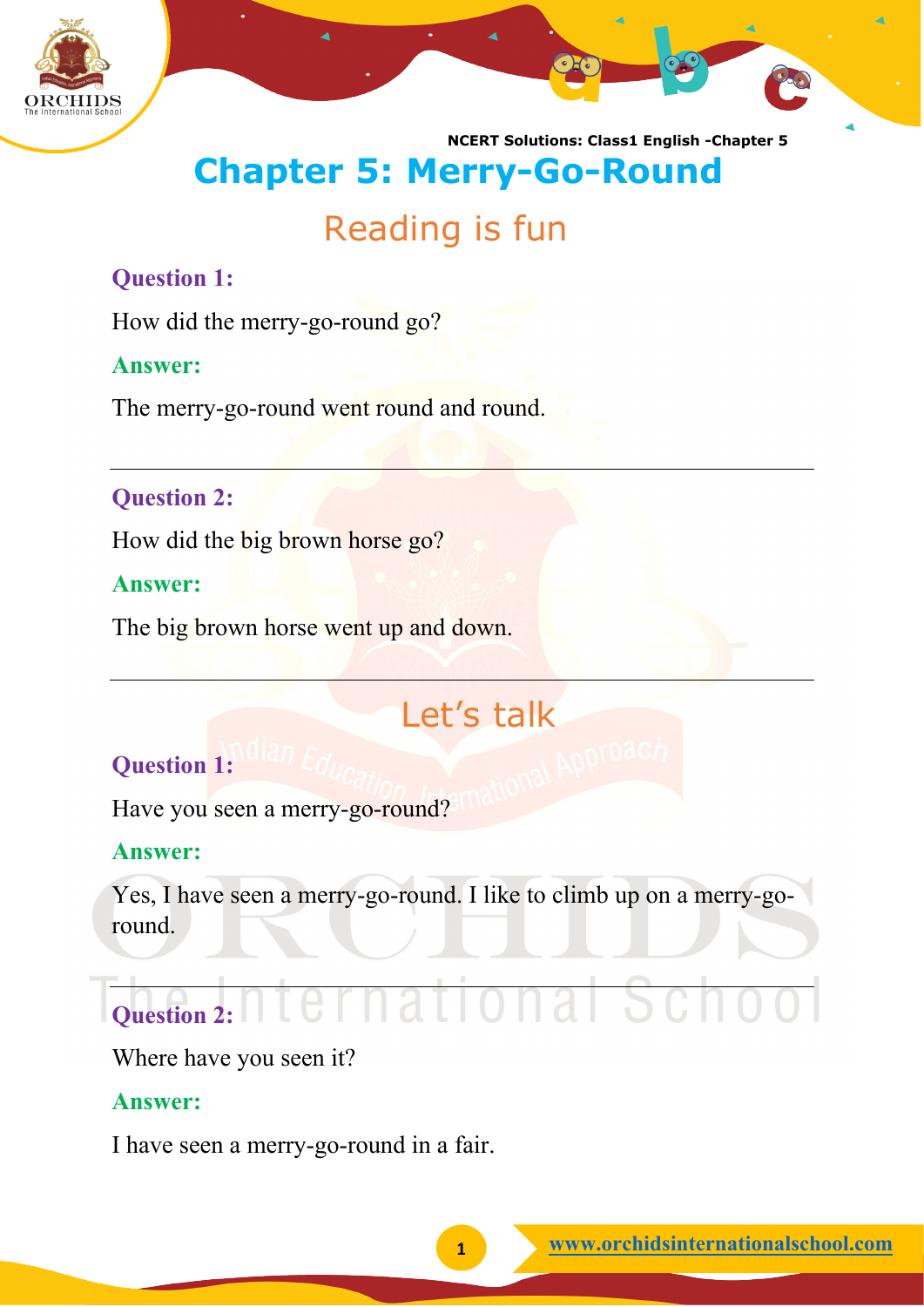

**NCERT Solutions: Class1 English -Chapter 5** 

# **Question 3:**

Would you like to go to a fair?

#### **Answer:**

Yes, I like to go to a fair during the winter season.

# Let's share

## **Question 1:**

Look at this picture and describe the fair.

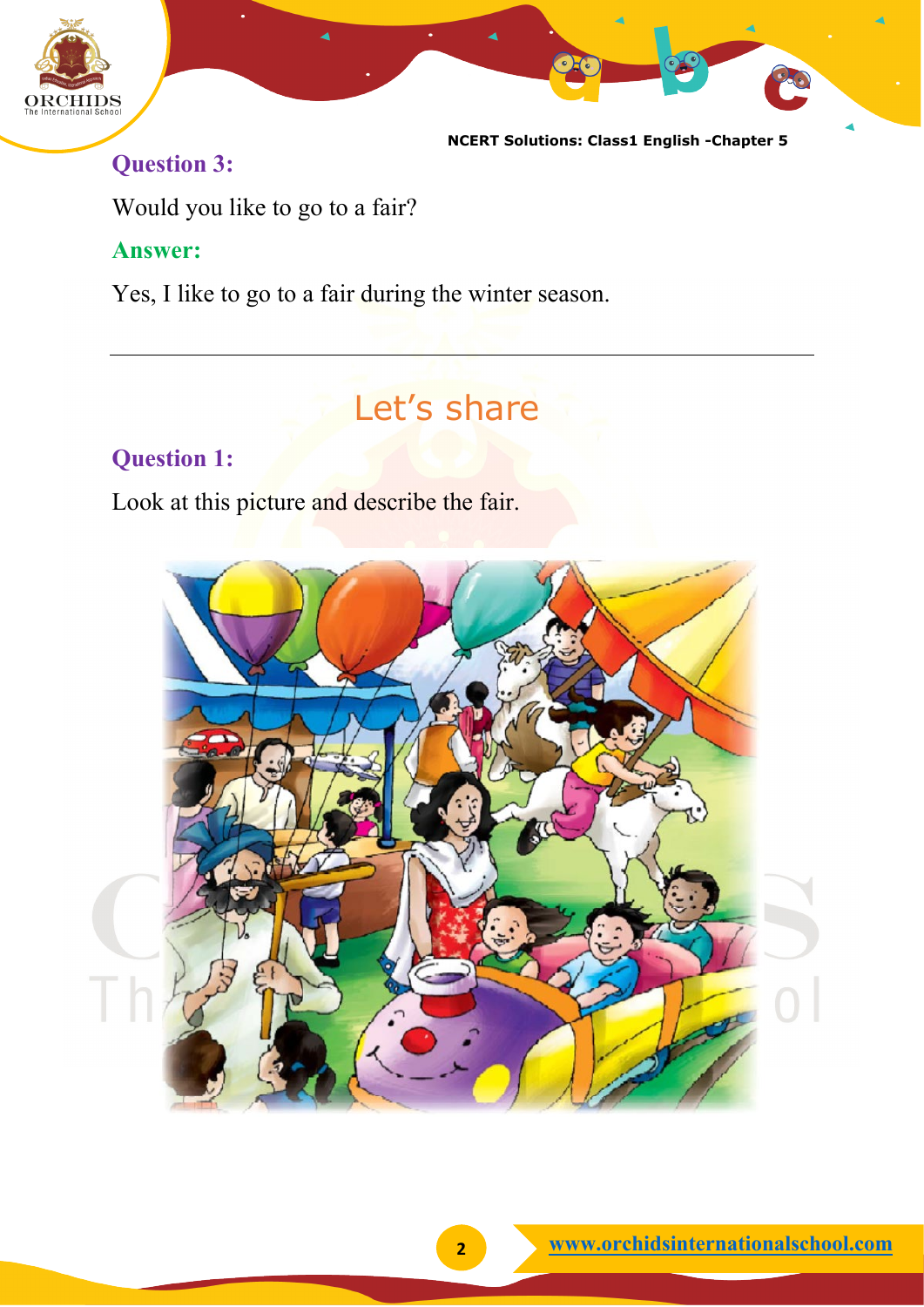

**NCERT Solutions: Class1 English -Chapter 5** 

#### **Answer:**

It seems like this is a picture of a fair. There's a big ground full of all kinds of rides. There are so many children sitting on the merry-goround. They are screaming, laughing, and enjoying the ride. Some of them are riding on a train. There is a big stall where a man is selling different kinds of toys. Little children are standing at the toy shop with their parents and buying toys. I can also see a balloon man selling colourful balloons to children. Everyone is enjoying and having so much fun at the fair.

#### **Question:**

Talk about the things you enjoy at a fair.

#### **Answer:**

A visit to a fair is always very interesting for me. I go to the fair with my parents and friends. The best part of a fair is the rides. When I go to a fair, my friends and I can't decide what to do first. There are so many rides, like hot air balloon rides, jumping house where we can jump very high, and my favourite merry-go-round is the last ride we sit on. The fair ground is filled with hundreds of shops selling various products like toys, sweets, clothes to the people who gathered to visit the fair. For me, one of the most attractive sides of a fair is the food corner where I can eat a variety of foods.

#### **Question 3:**

Go round the merry-go-round, find the letters and say them aloud.